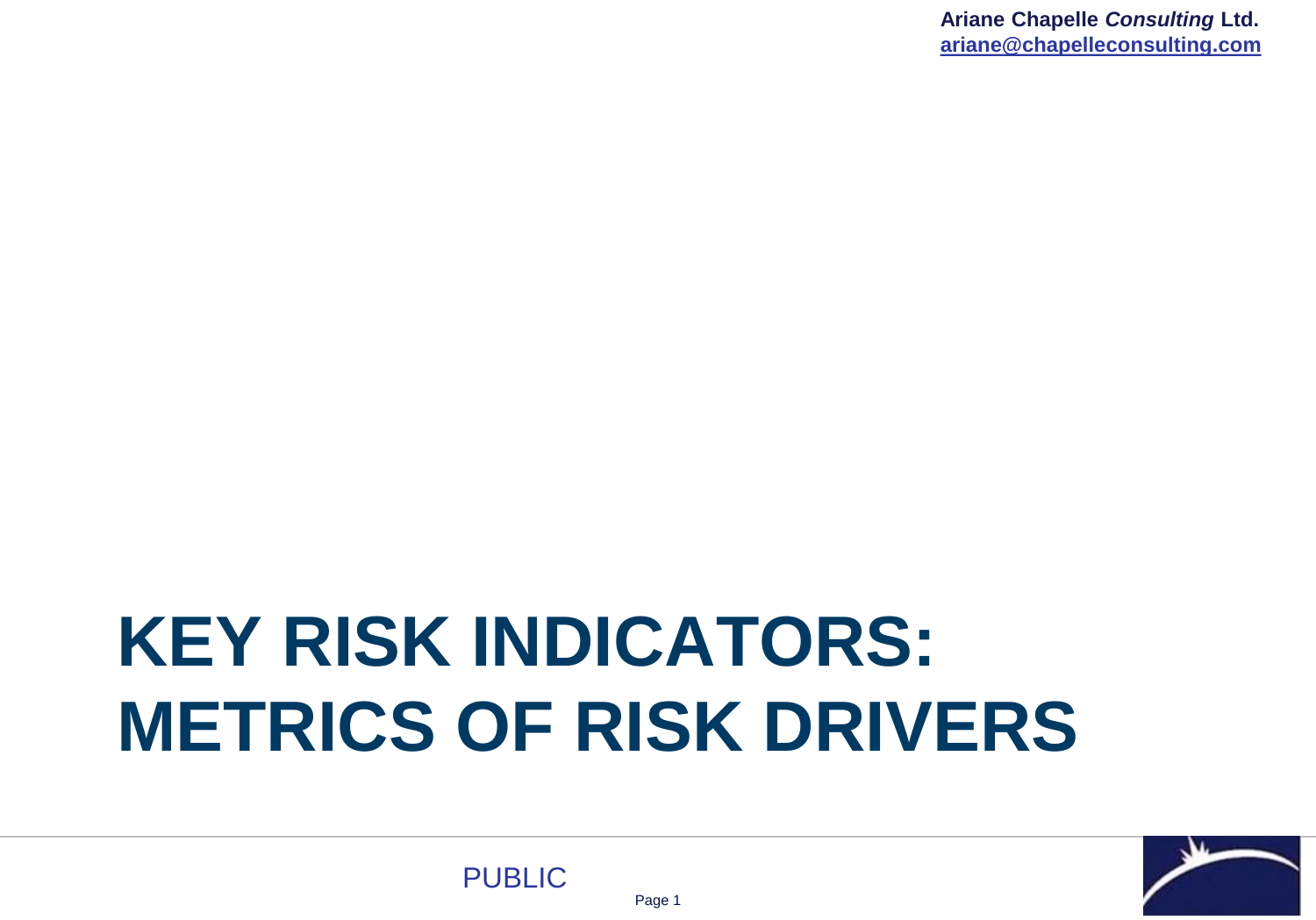# **What are risk drivers?**

- Risk Drivers
- Causal factors
- Risk factors
- **E** .. Are all synonymous of:
	- What causes an incident
	- What increases the risk of adverse consequences



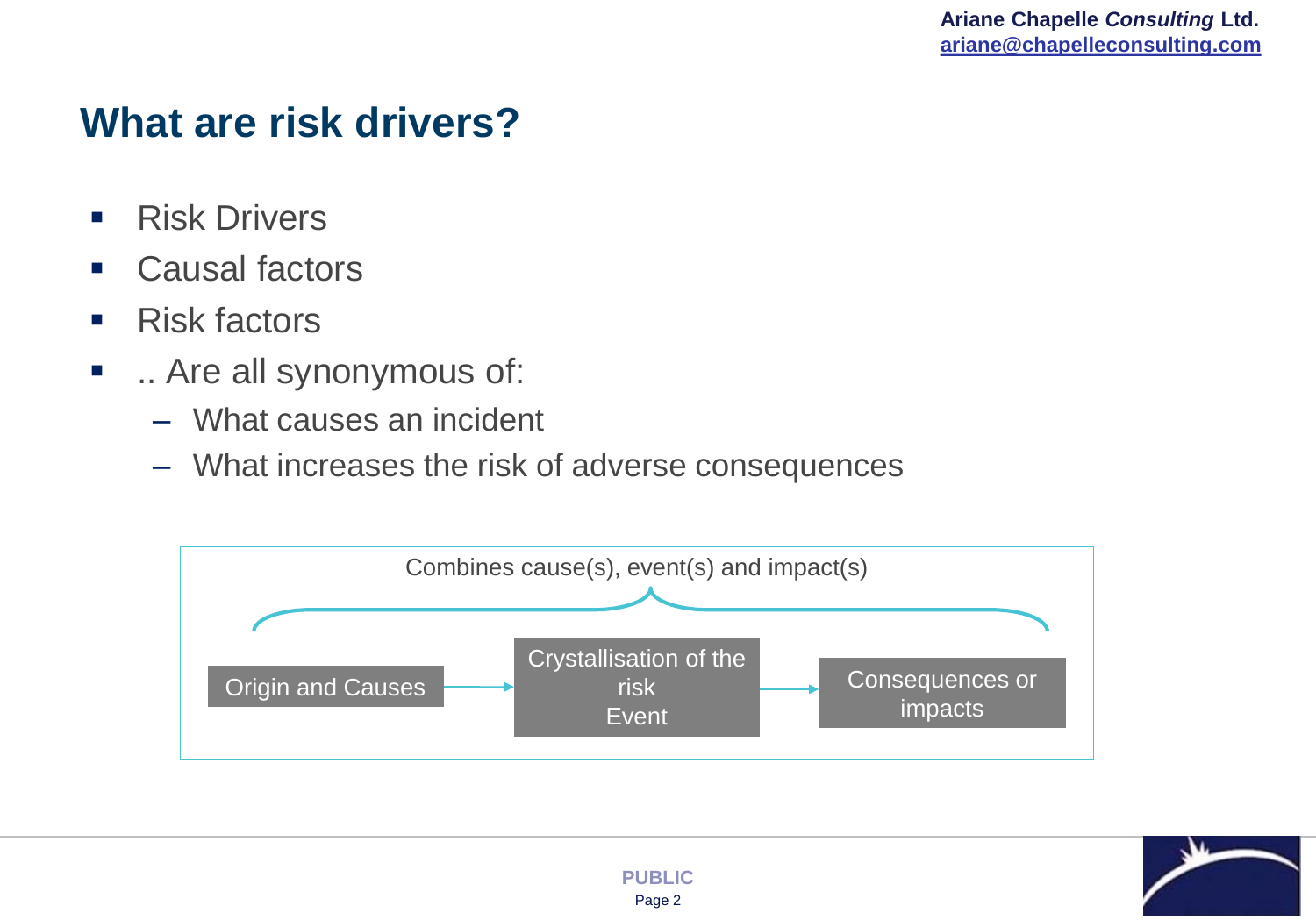# **Classifying KRIs**

| <b>Indicator Type</b>      | <b>Description</b>                                                                                                                                                               |
|----------------------------|----------------------------------------------------------------------------------------------------------------------------------------------------------------------------------|
| <b>Exposure Indicators</b> | Any significant change in the nature of the business<br>environment and in its exposure to critical stakeholders or<br>critical resources. Flag any change in the risk exposure. |
| <b>Stress Indicators</b>   | Any significant rise in the use of resources by the business,<br>whether human or material. Flag any risk rising from<br>overloaded humans or machines.                          |
| <b>Causal Indicators</b>   | Metrics capturing the drivers of key risks to the business; the<br><i>cause of the cause</i> of incidents. The core of preventive KRIs.                                          |
| <b>Failure Indicators</b>  | Poor performance and failing controls are strong risk drivers.<br>Failed KPIs and failed KCIs.                                                                                   |

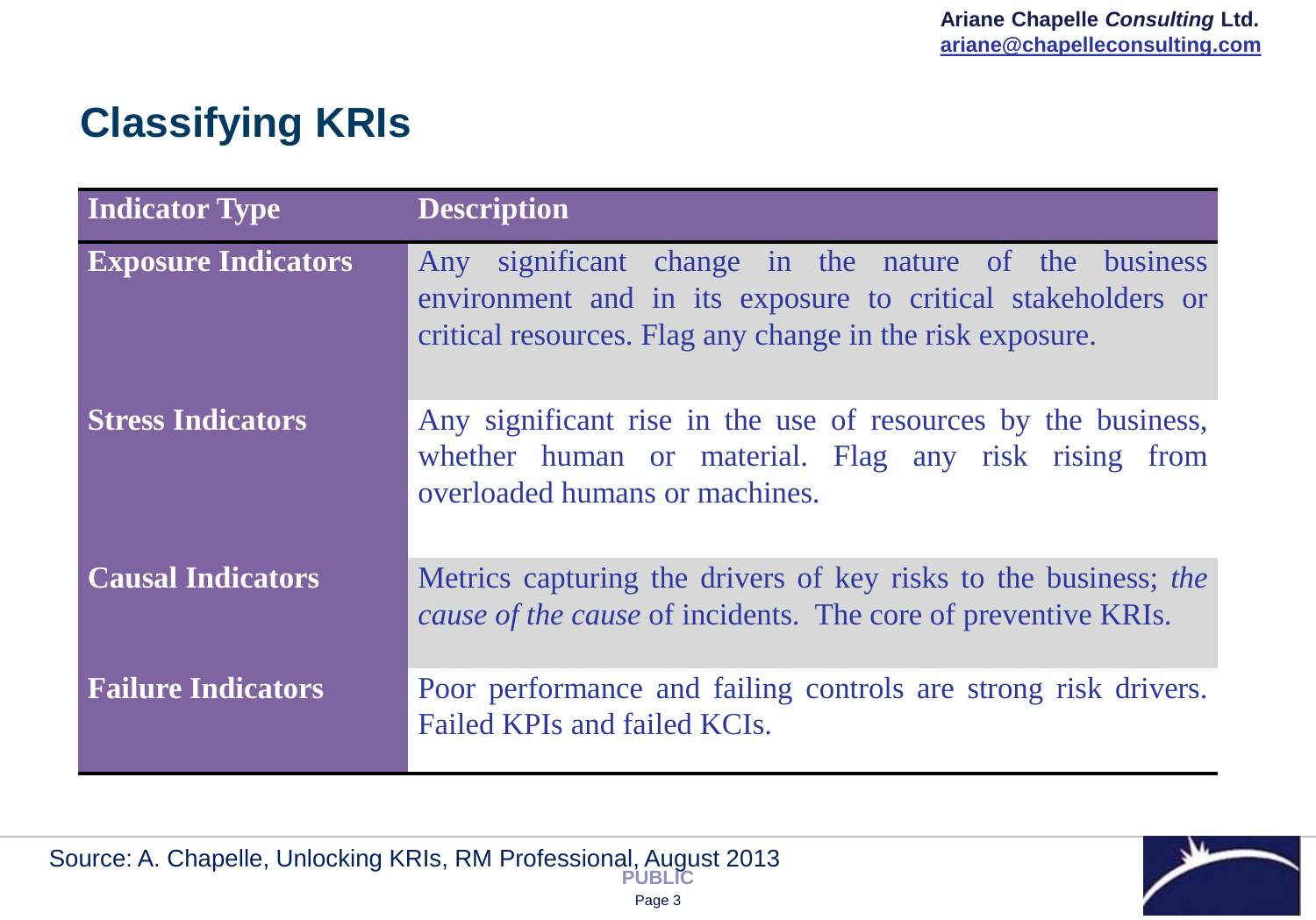#### **Risk Drivers from the business environment:**  *Exposures* **and** *Vulnerabilities*

#### Exposures

- Key distribution channels
- Main clients
- Main suppliers and third parties
- Critical systems
- Regulatory exposure
- Main drivers of revenues, drivers of value
- Brand value

• ...

#### Vulnerabilities

- Weakest links
- Fragile systems
- Revenue channels at risk
- Systems or processes not integrated
- Parts of the business resistant to risk management
- Small, unmonitored operations or people
- Unmaintained systems
- BCP due for testing or updates
- ...

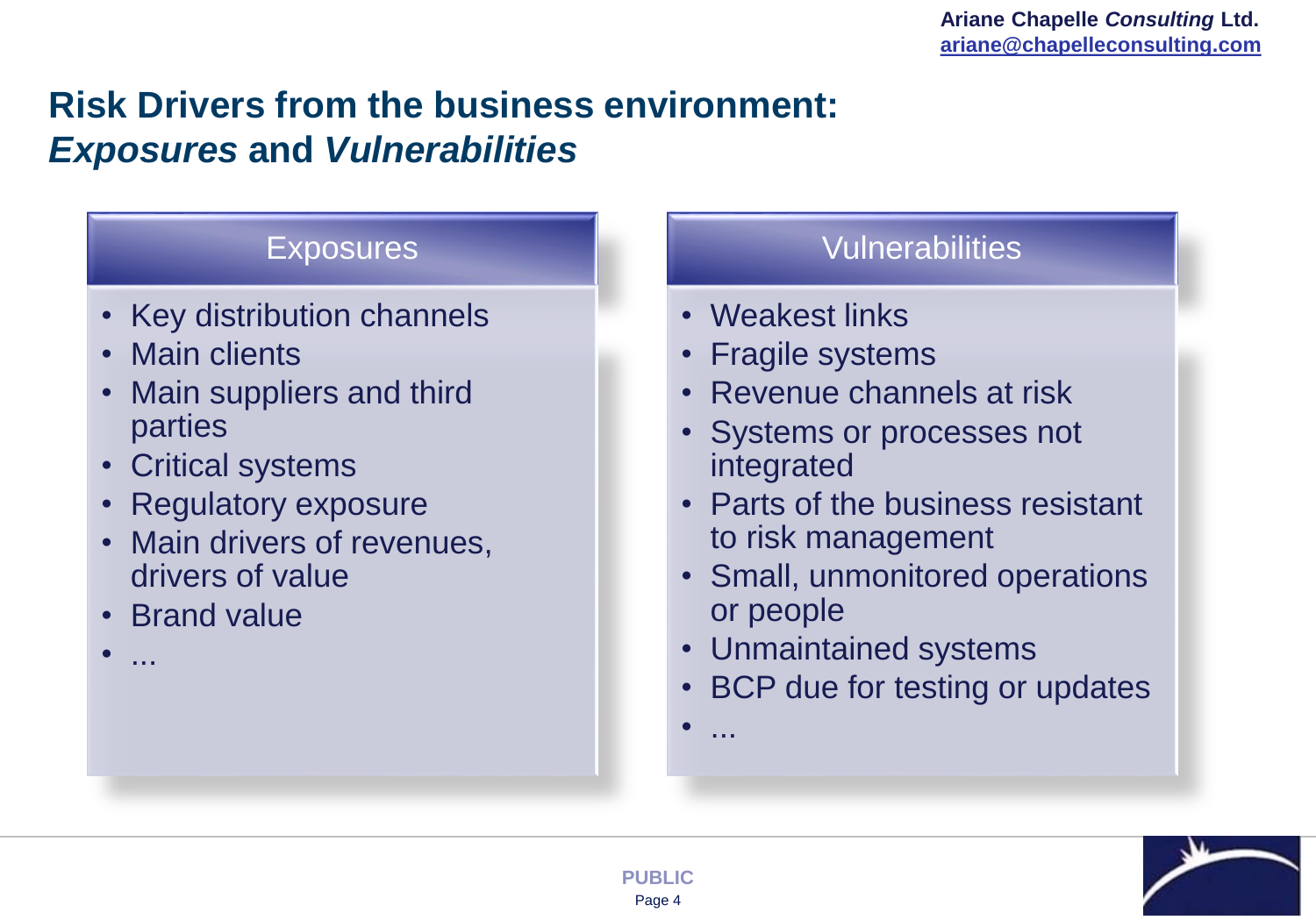#### *Cause of the cause***: the bow tie**

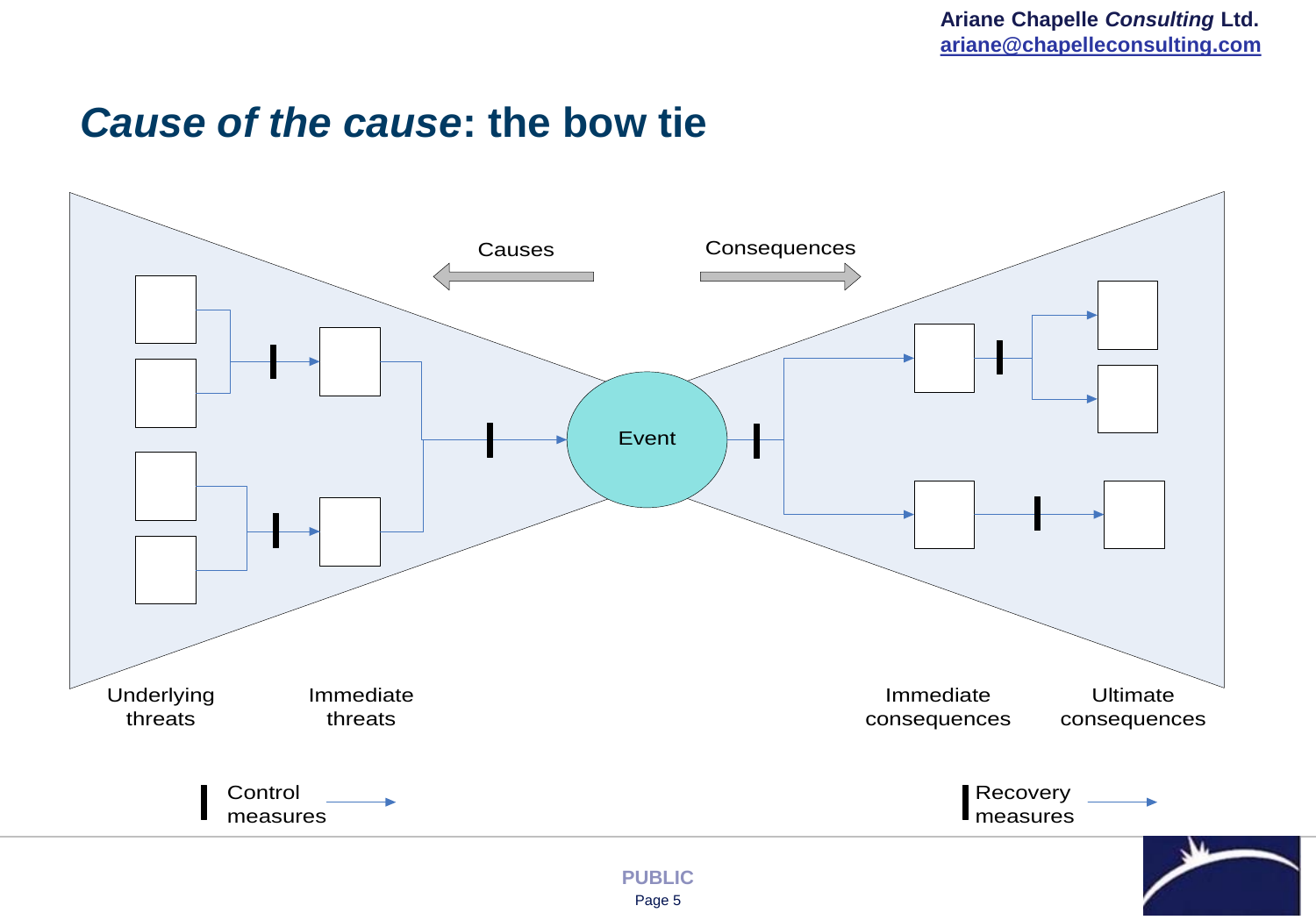# **KRIs & Risk Drivers – Examples**

- Human Resources
	- Impacts: knowledge loss / business disruption / financial impacts
	- Risks: abrupt loss / resignation of key staff
	- Risk drivers of impact
		- − Concentration of information of key people
	- Risk drivers of likelihood
		- − Of resignation: Bad boss / Bad pay
	- Metrics around risk drivers (KRI)
		- − KRI Bad pay: Pay gap compared to market rate
		- − KRI Bad boss: results of 360 review, of satisfaction / engagement survey (Rather than: "staff turnover")
		- − KRI Info concentration: # key staff without trained alternate

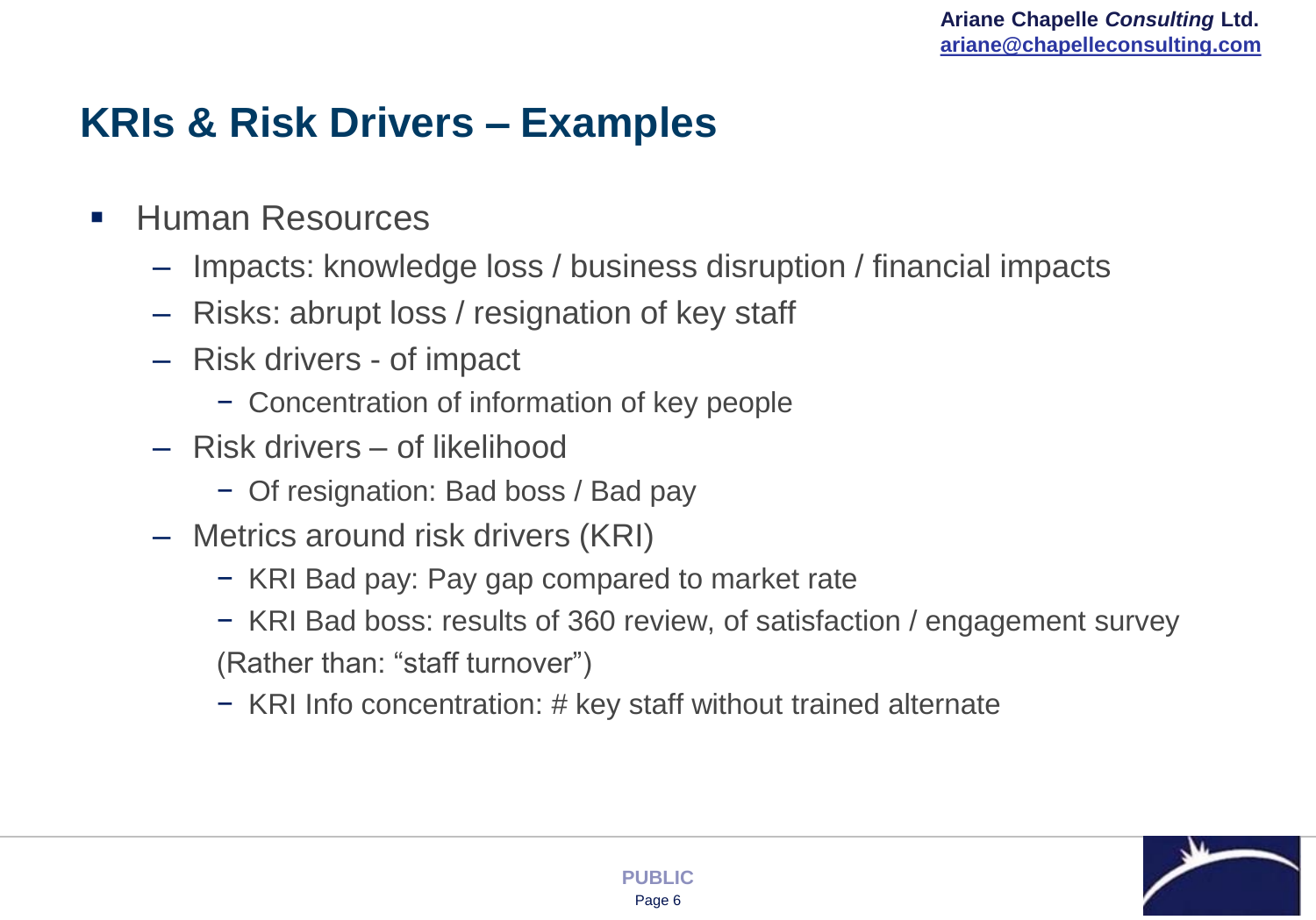# **KRI – Definition Structure**





Page 7 **PUBLIC**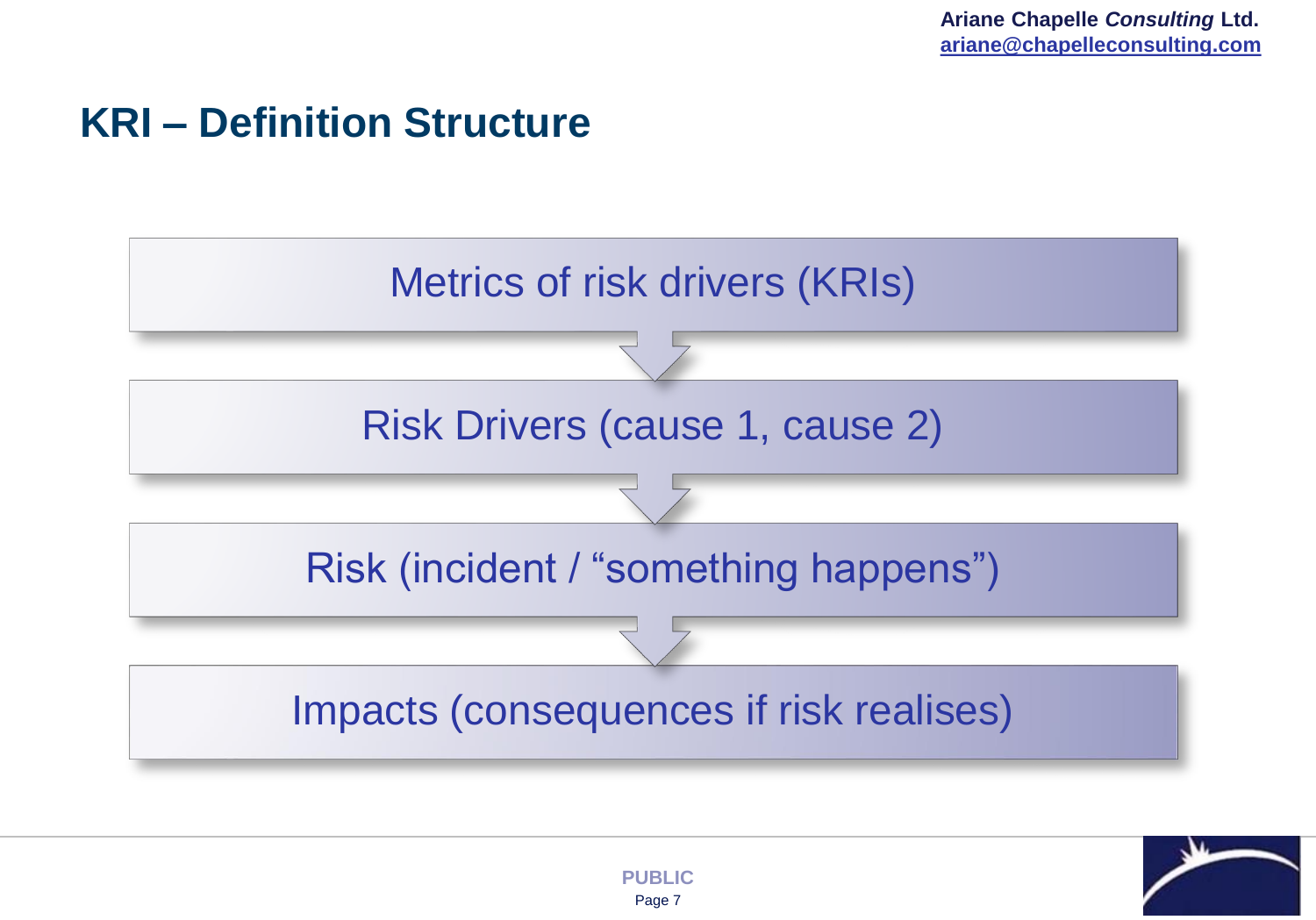# **KRI, KPI, KCI? - Failure indicators**

- **Key Risk Indicators**: *announcing troubles ahead*
	- Preventive KRIs: addressing risks (leading), not events (lagging)
- **Key Performance Indicators**: *shaping behaviours*
- **Key Control Indicators**: *measuring control effectiveness*
- However, indicators depend on context
	- Failed KPIs can constitute KRIs
		- − Example: IT response time
	- Failed KPIs in a control function are altogether KPI, KCIs, KRIs
		- − Example: pending confirmations in Back office of trading activities

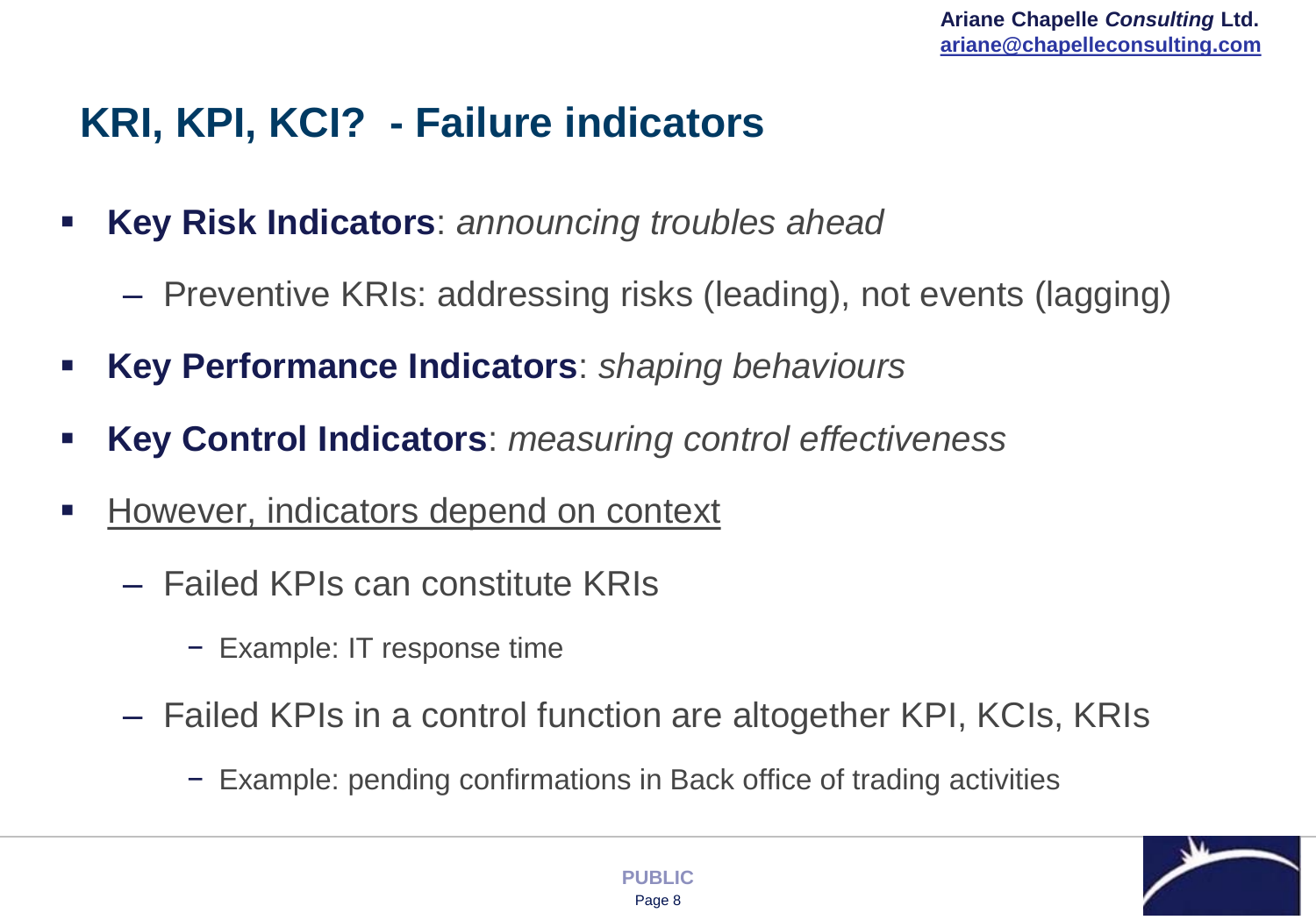# **Selection and Monitoring Phases**

| <b>Selection</b><br>Phase | • Initial step of a process: credit attribution,<br>investment decision, supplier selection<br>• Most of the process steps are controls, some of<br>them are key : client history & documentation, due<br>diligence on partners and suppliers, etc.<br>. KRIs are mostly failed KCIs                                  |
|---------------------------|-----------------------------------------------------------------------------------------------------------------------------------------------------------------------------------------------------------------------------------------------------------------------------------------------------------------------|
| Monitoring<br>Phase       | • Life of a contract after initial decision: life of a<br>credit, a project, a supplier, an IT system<br>• Most of the process steps are time monitoring<br>(interest payment schedule, project deliverables<br>on time) and quality controls (client financial<br>situation, vendor quality, investment return, etc. |

• **KRIs are mostly failed KPIs**

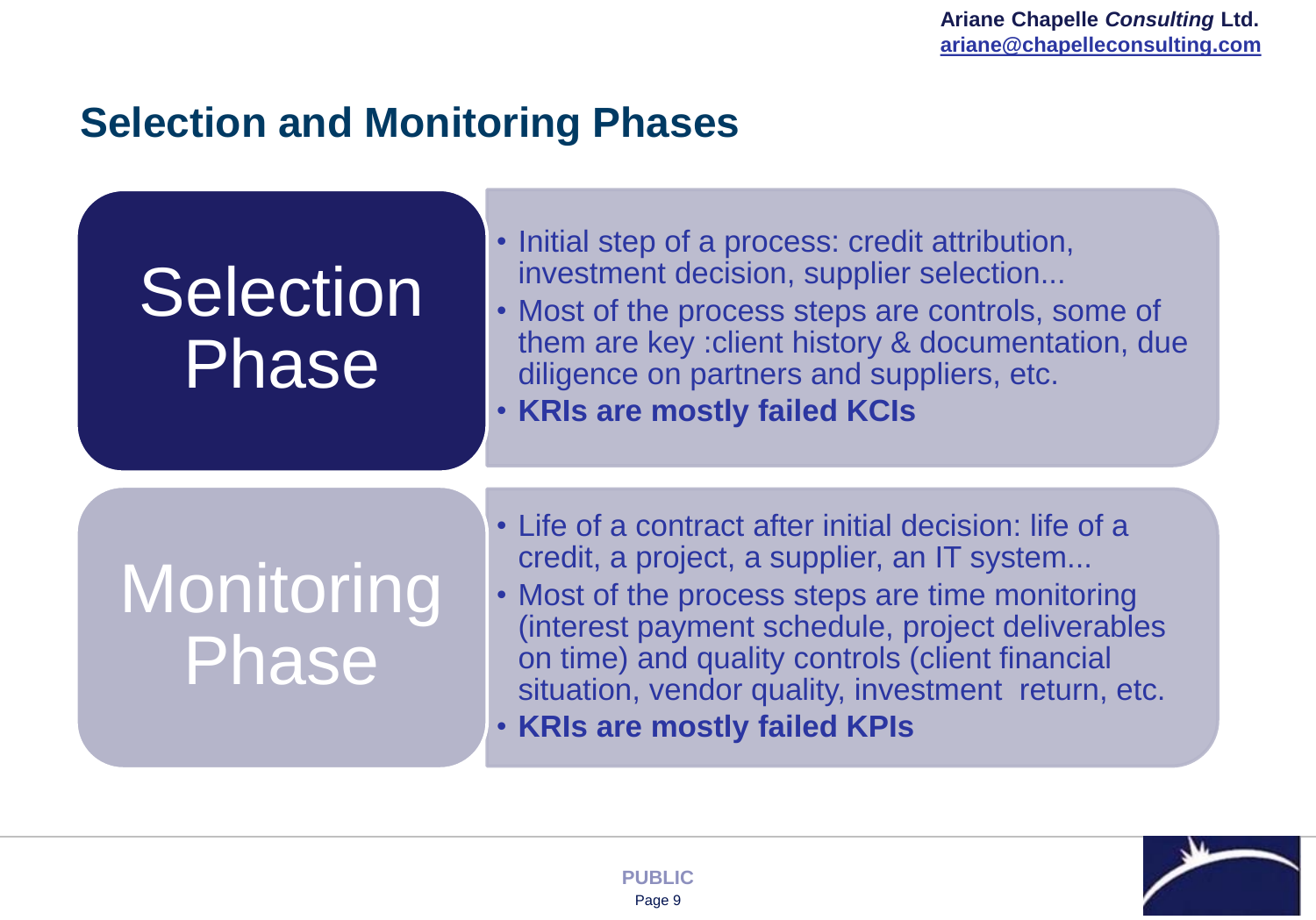# **Risk and Predictability: Aggregating colours**

*Are two oranges worth a red? Are two greens and a red worse than three oranges?* 

- Risk data are often (always?) not additive nor linear
- **It all depends on:** 
	- The intensity of the risk drivers/ the predictability of the KRI
	- The threshold definition
- **If strong predictive KRIs apply the "***weakest link"* **rating**
- **If weak predictive KRIs: apply the "***majority"* **rating**
- **Examples:** 
	- Weakest link: the worst colour is the overall rating: all red if the driver is drunk: don't get in the car
	- Majority: the most common colour is the overall rating: in HR KRIs typically (overtime + low engagement + uncompetitive pay = turnover and fraud)

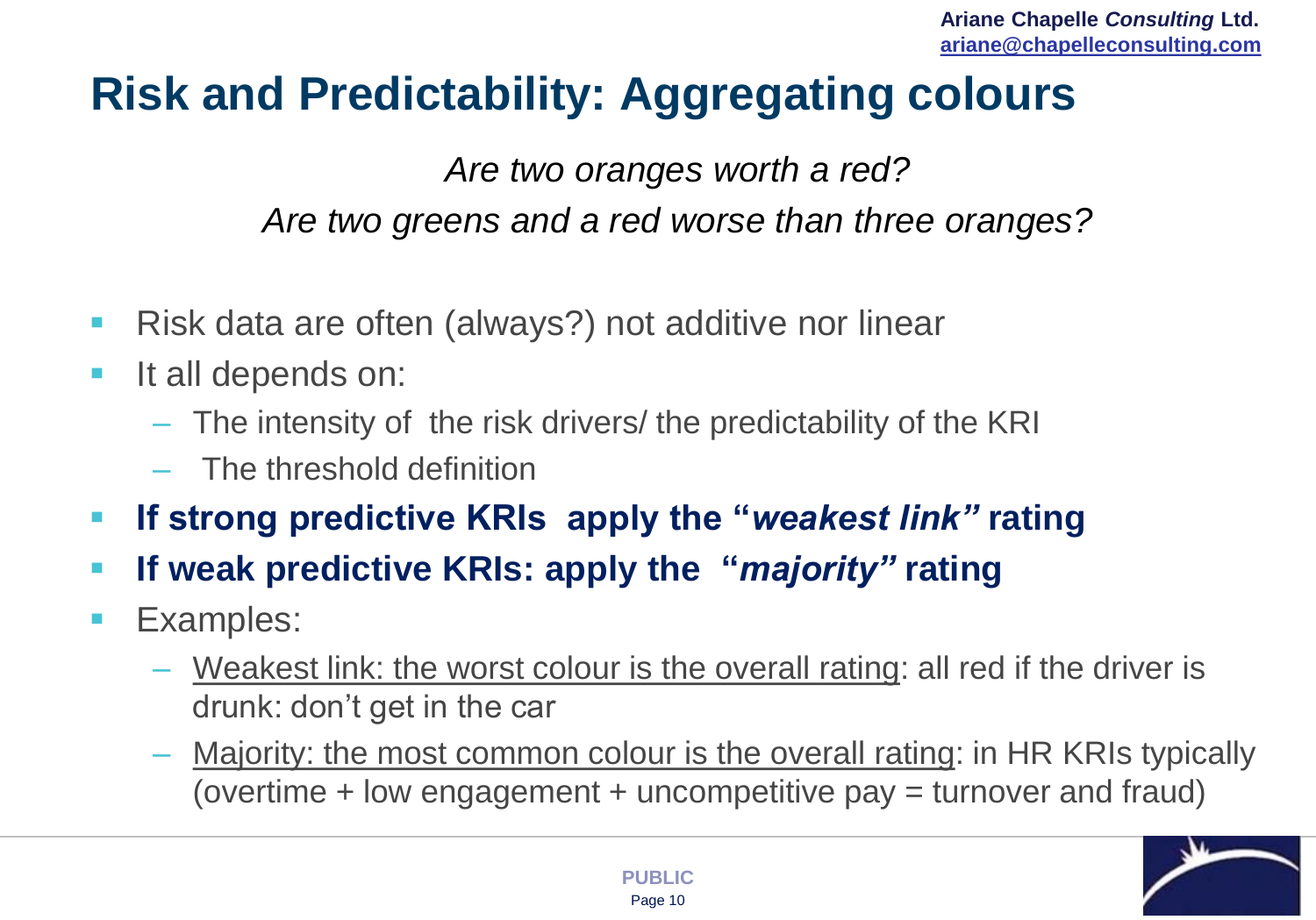# **Post Validation of KRIs – a Simple Case**

- In case of an event, check the colours of the related KRIs
	- If they were green: they are probably useless
	- If they were amber / red: was there any action taken

- Conversely, check the situation after indicators turn red / amber:
	- Has is led to events?
	- If not, it can mean either:
		- − KRIs are inappropriate, or too strict, or you just got lucky
		- − Action was taken to avoid incidents, in that case, KRIs play their role fully.

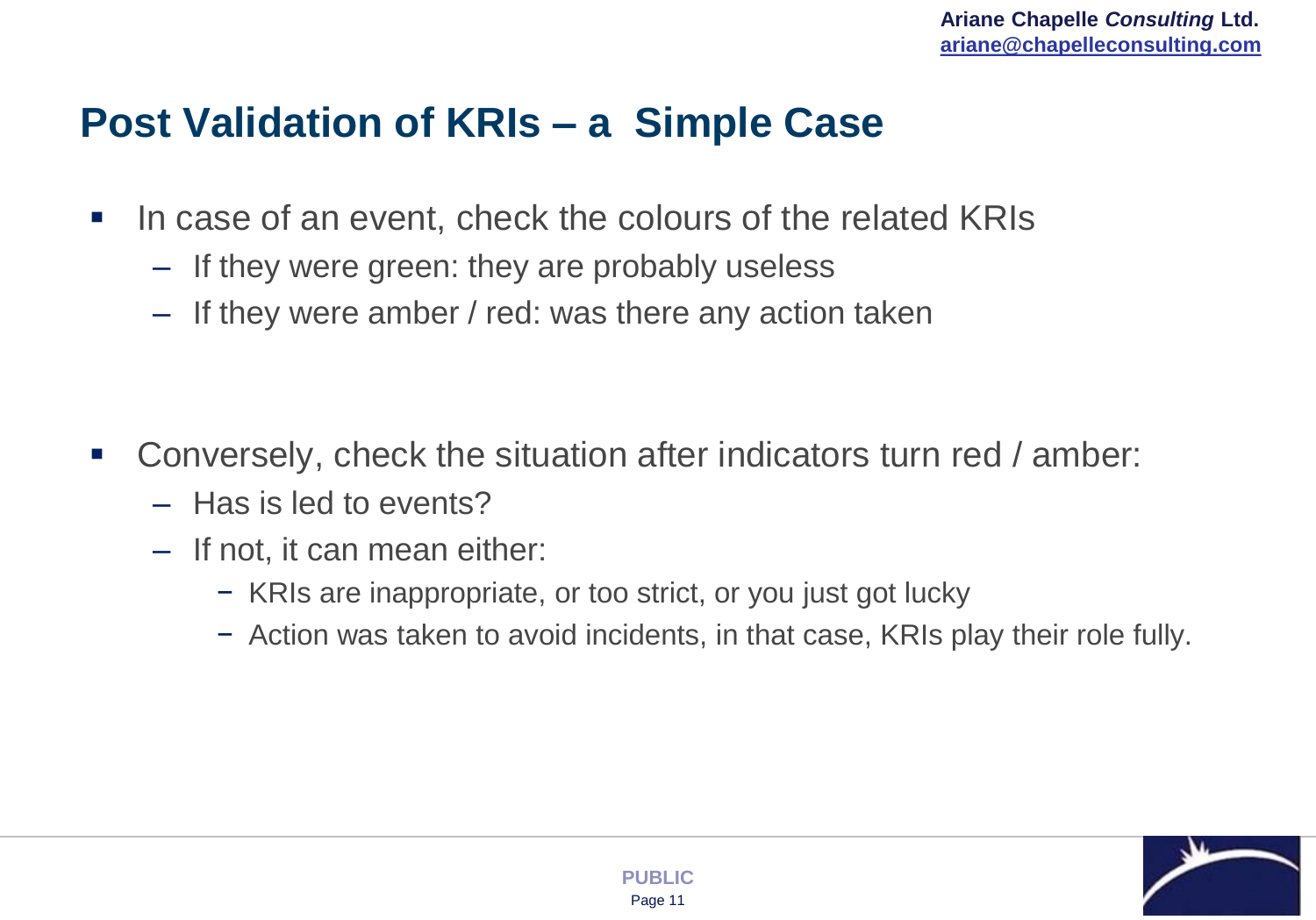# **Pre & Post validation – data driven**

- **If all intertal I** dentify the risk drivers
	- A change in the value of KRI change has an incidence on the occurrence of events
- **If identify the relevant threshold, if any** 
	- No specific threshold: linear relationship



– Specific threshold: inflexion point (e.g. hockey stick effect in human error once overcapacity is reached)



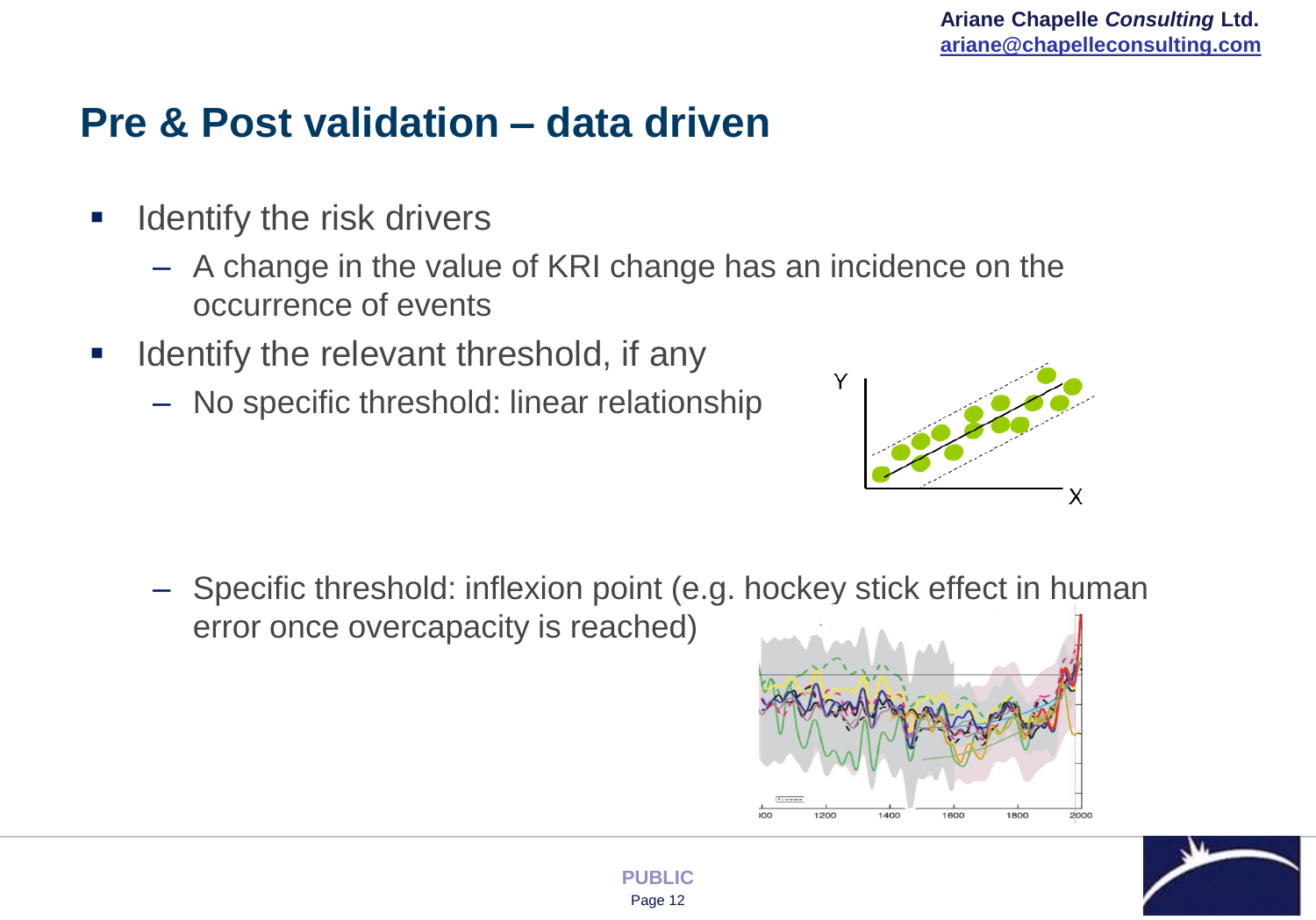### **Pre & Post validation – data driven**

**Multiple inflexion points – example:** 



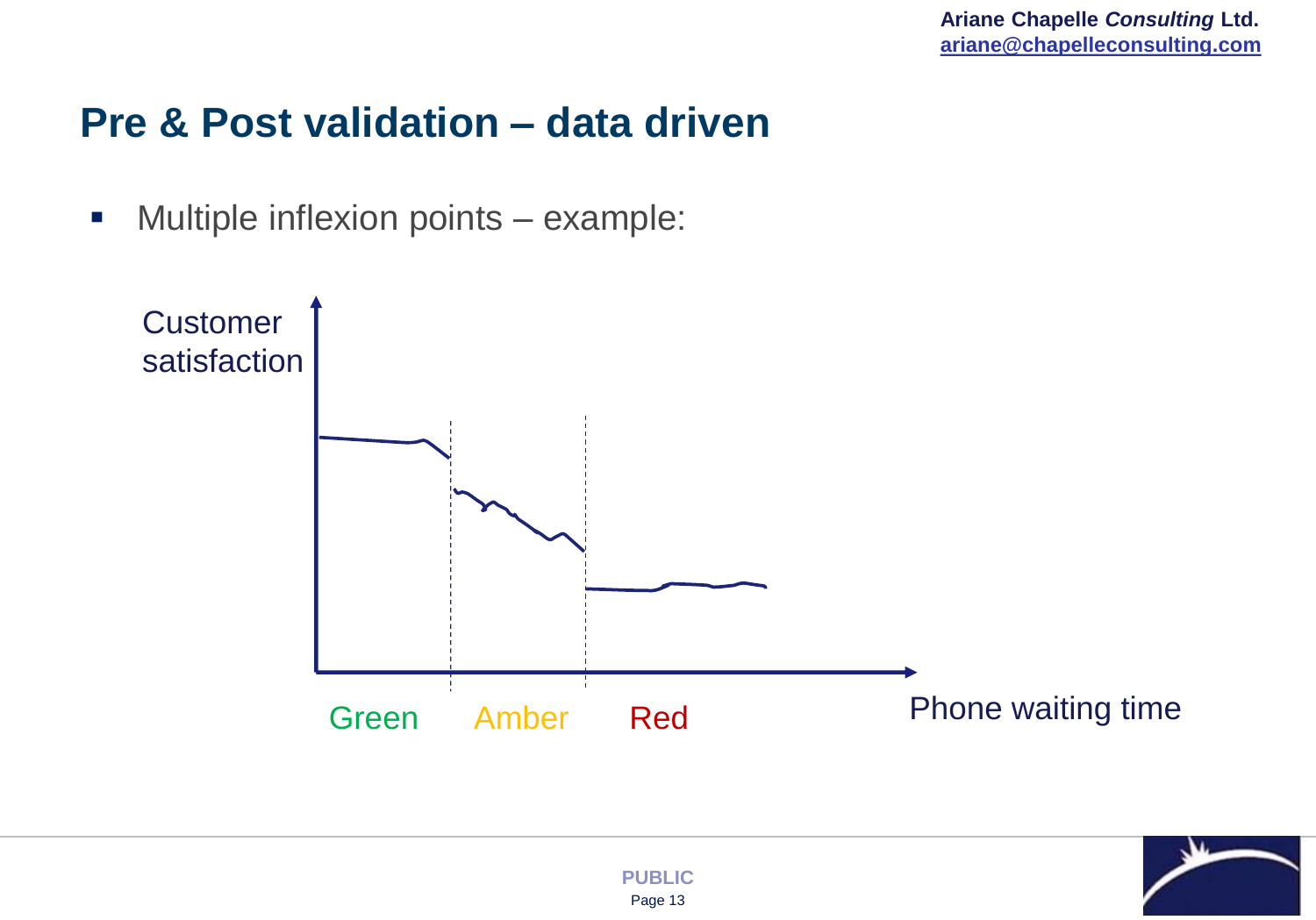# **Summary: Effective KRI Features**

- 1. Early warning devices
	- Signal changes in risk: increase in probability or in impact, *before* the risk materialises
- 2. Must address risks, not events
	- KRI are metrics capturing risk drivers
	- Or proxies of these risk drivers
	- "Lagging" indicators are instead, incidents reports
- 3. Specific to each activity:
	- Specific to each risks, and to specific weaknesses and culture of different institutions
	- One size does not fit all
- 4. Best identified via data analysis and experience
	- Business experience complements lack of data
	- Data analysis: to confirm business intuition, and uncover other effects